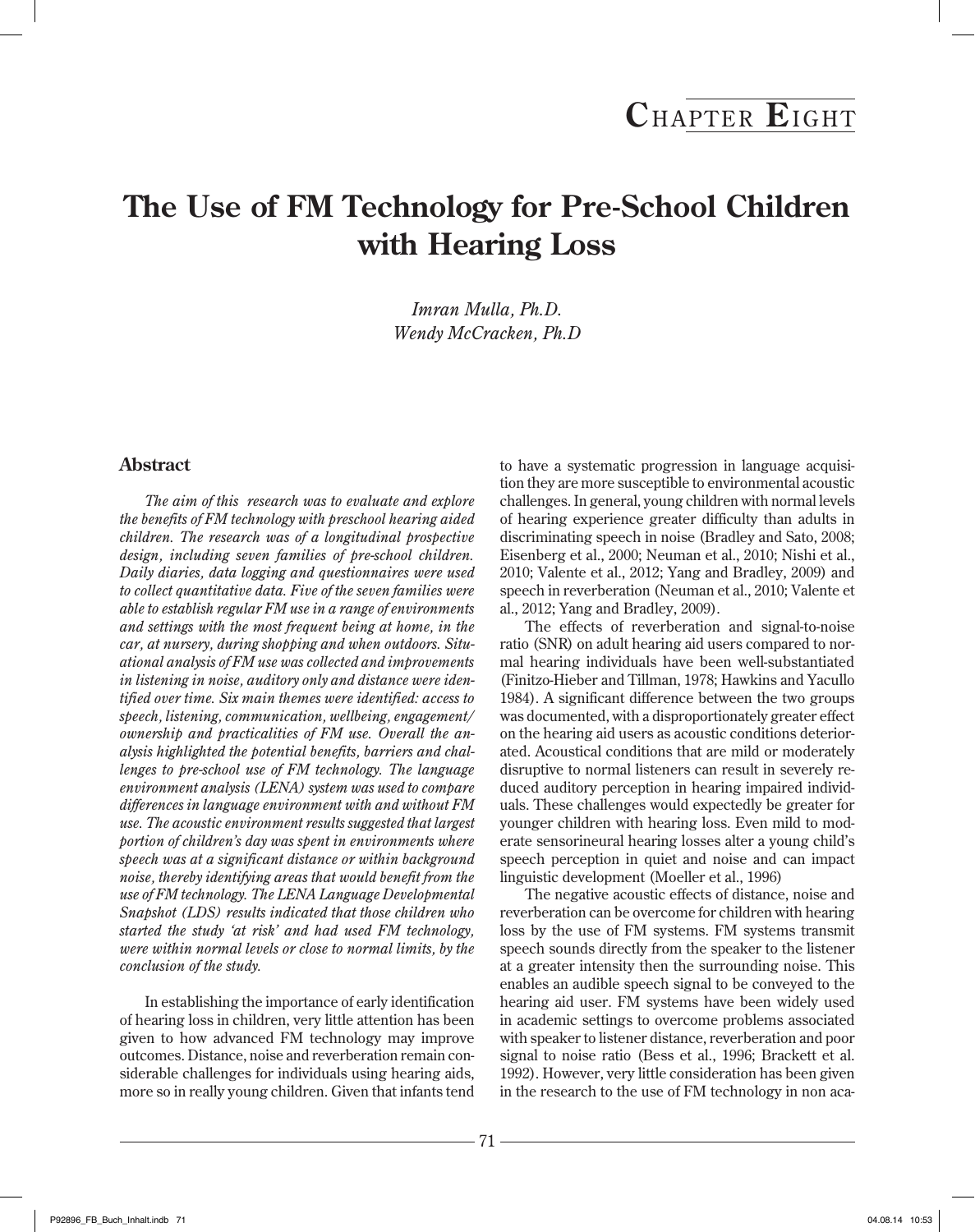demic settings especially with children who have not yet reached school age. A few studies (Moeller et al., 1996; Brackett, 1992; Gabbard et al., 2003; Statham and Cooper, 2009) have reported benefits on the use of FM technology with pre-school children, however little or no data on the actual use of FM were presented. Furthermore, the equipment used, especially in the study by Brackett (1992) and Moeller et al. (1996) was cumbersome and bulky making it unsuitable for younger children. Similarly, Statham and Cooper (2009) found even ear level receivers attached to hearing aids via audio shoes raised concerns for parents.

The lack of evidence available on the use of FM technology with pre-school hearing aided children is evident. With newborn hearing screening resulting in much earlier identification of hearing loss and the continuous advancements in FM amplification technology there is a critical need to evaluate this technology for pre-school children. The present research (Mulla, 2011) was aimed to address the gap in knowledge on FM use with preschool hearing aided children with three studies:

- 1. Quantitative evaluation of FM use with pre-school children;
- 2. Qualitative evaluation of FM use with pre-school children;
- 3. Language ENvironment Analysis (LENA) with and without FM.

# **Study 1: Quantitative Evaluation of FM use with Pre-School Children**

The primary aim of this study was to establish quantitative results on the daily usage of FM technology with pre-school hearing aided children including the average duration of FM use, the total hours of FM use, the number of days FM was used as well as the environments and situations where the FM was utilized. Data logging was used to verify daily diaries and overall there was good consistency between the two reports. On occasions where there were discrepancies the more conservative measure was accepted.

The key findings from this study are described below:

• Five of the seven participants were able to establish regular use of FM technology in a variety of settings. For the two participants who did not establish regular use of the FM technology, age of the child (11 months at the outset) was identified as possible reasons that may have affected FM technology use. This was further explored through the qualitative analysis (next section).

- Overall the participants were involved in the study for a total of 1198 days from which 837 days (71%) of FM technology use was recorded. The total number of hours of recorded FM use was 2874 hours and 15 minutes. From the total hours of recorded FM use, parents reported 2801 hours of FM use were with benefit, 2 hours and 30 minutes of FM use without benefit and 73 hours and 45 minutes of FM use were where they were not sure of benefit. The average duration of FM use on days the device was utilised was 3 hours and 2 minutes.
- The home, nursery, car, shopping and outdoors categories were the most consistent settings for FM use. Although the largest percentage of hours used was recorded for the nursery setting, the highest number of days during which the FM was used in any setting was the home situation followed by the car environment and then the nursery setting.
- The FM Listening Evaluation for Children (FMLEC) questionnaire was conducted after one month of use and at the end of the study. The questionnaire evaluated children's listening with FM in four situations: noise, quiet, distance and auditory only. The overall total scores for listening in all four environments improved over time for six of the seven participants. As expected the highest improvements from the four listening situations were reported for background noise and significant distance situations.
- The children's language development over the duration of the study was assessed using the LENA Developmental Snapshot (LDS) questionnaire (Gilkerson and Richards, 2008). Results from the beginning, midway and end of the study were compared to identify any trends in language development associated with FM device use. Four children whose LDS scores were 'within normal level' or border line 'within normal level' at the beginning of the study did not show any significant improvements overtime. Of these four participants two had made regular use of FM technology and two had not. Three children whose LDS results were significantly 'at risk' at the start of the study made significant improvements in LDS scores by the end of the study. Two of the participants were 'within normal limits' and one close to 'within normal limits' at the end of the study. All three of the participants had made regular use of their FM technology. The results suggest pre-school hearing aided children who are significantly 'at risk'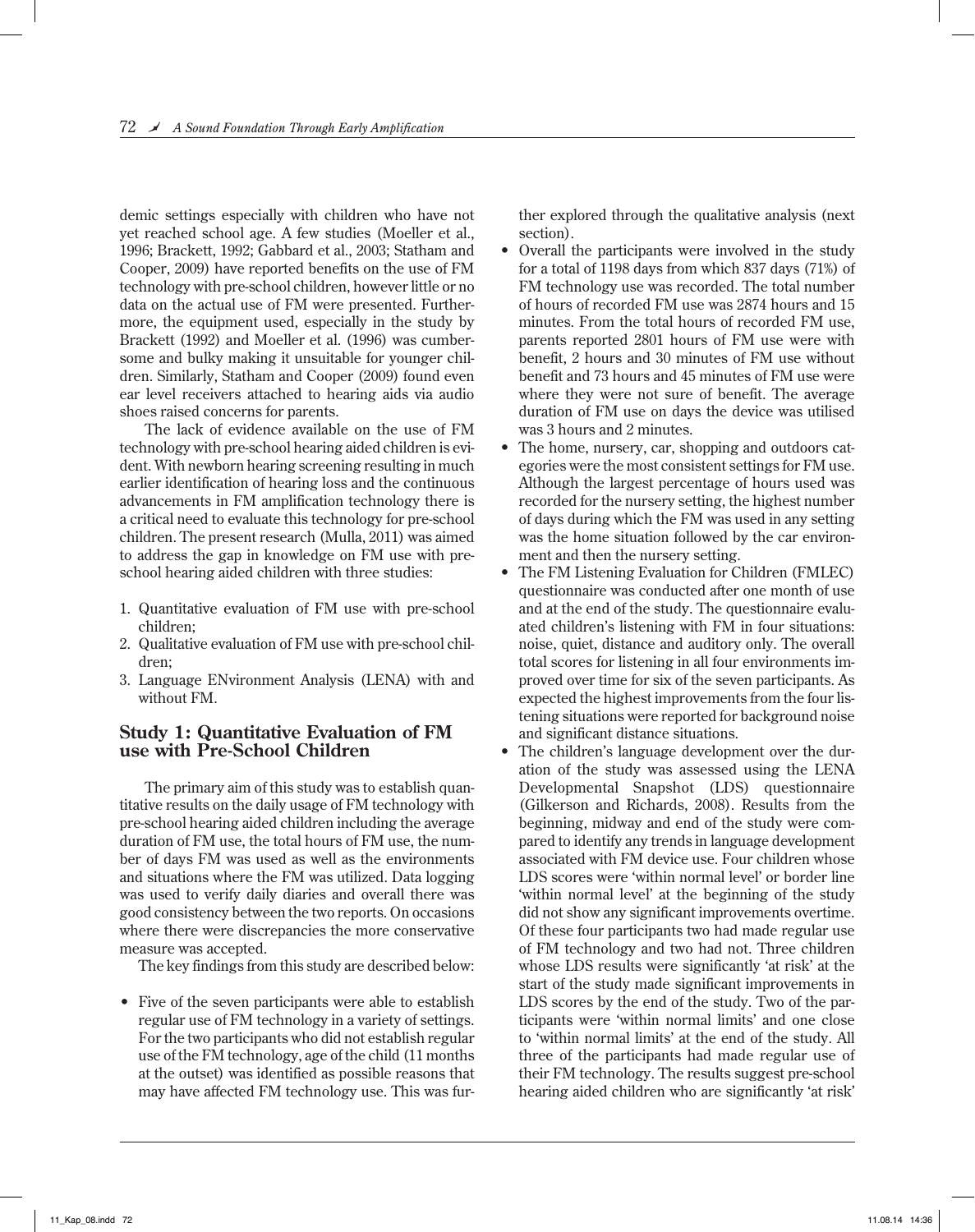in their receptive and expressive language scores (as assessed by the LDS), may achieve better language development with the use of FM technology.

#### **Study 2: Qualitative Evaluation of FM Use with Pre-School Children**

The primary aim of this study was to qualitatively explore the views and experiences of parents and carers on the use of FM technology with pre-school hearing aided children. Although the quantitative methods described above do provide an insight into the use of FM technology with pre-school hearing aided children they cannot provide an insight into the meanings, views and perspectives of the users of the technology. The qualitative approach identifies what is meaningful based on what emerges as meaningful from experience and not by what may be decided as meaningful by researchers (Willig, 2001; Silverman, 2005). Caregivers completed an open ended diary on a weekly basis; semi-structured interviews were conducted at the end of the study to further explore views and experiences. Each individual was regarded as a 'case' rather than each of the seven interviews and eight diaries. Overall there were eight 'cases', seven of which included data from both diaries and interviews for each participant and the final eighth 'case' referred to the diary kept by the nursery. The key findings for this study were:

- The improved access to speech FM technology provided was highly valued, especially in situations where the child was not facing parents, i.e., in the car or pram, in noisy situations, at a distance and when hearing aid microphones were covered.
- Improved listening behaviours in the child were noted when using the FM including improved attending, locating of FM user, comprehension, improved concentration and reduced listening effort.
- The use of FM technology allowed access to intelligible speech over distances, in noise and more challenging listening situations. This provided more opportunities for overhearing which is important for children to acquire language and learn novel concepts (Akhtar et al., 2001; Akhtar, 2005; Floor and Akhtar, 2006).
- A theme of child-control FM use as well as parent's abilities to identify when their child did not want to wear the FM device emerged. A clear sense of ownership and ability to establish preferred use of FM emerged even in children as young as 16 months of age.
- Improvements in language as a result of FM use were reported with more copying, more accurate intonation and increased clarity of speech being described.
- Improved well-being was a strong theme reflective of the use of FM technology resulting in positive emotions for the children. Children were also reported to have been calmer and more comforted with FM technology in use. Increased engagement and participation in activities at the child's nursery and outdoors was noted with children described to have an increased sense of social belonging. Parents reported children being more confident when parents used the FM device and of their children using the technology as a "safety blanket" when engaging in new activities.
- Parents of two of the children who had not established consistent use of their hearing aids found it difficult to introduce FM technology into their regular routines. These parents highlighted age of the child, ear infections, earmold issues and the child not keeping hearing aids in place as reasons for not establishing consistent hearing aid use. However, in contrast, two other participants reported that the introduction of FM technology helped overcome the difficulties associated with the child not keeping hearing aids in place. This resulted in an increase in hearing aid use by these children to the extent that the children started requesting their hearing aids. This finding suggests the use of FM technology may increase the use of hearing aids by children with hearing loss.
- The addition of FM technology was reported to have been "easy to use" and parents were able to establish daily FM management routines with ease. The FM transmitter was likened to a simplified "mobile phone" and the advanced features were easily accessed and used by parents.
- Remembering to mute the FM device was identified by parents as a challenge when using FM technology. Parents were able to identify situations where they forgot to mute the FM system and they acknowledged the need to be more careful when using the FM technology. On many occasions the child overhearing adult discussions made parents aware that the FM device was, in fact, turned on and working.

# **Study 3: Language ENvironment Analysis (LENA)**

 The LENA device is a small recorder that is attached to a garment worn by the child over a minimum of 12 hours in their natural environment. The results of the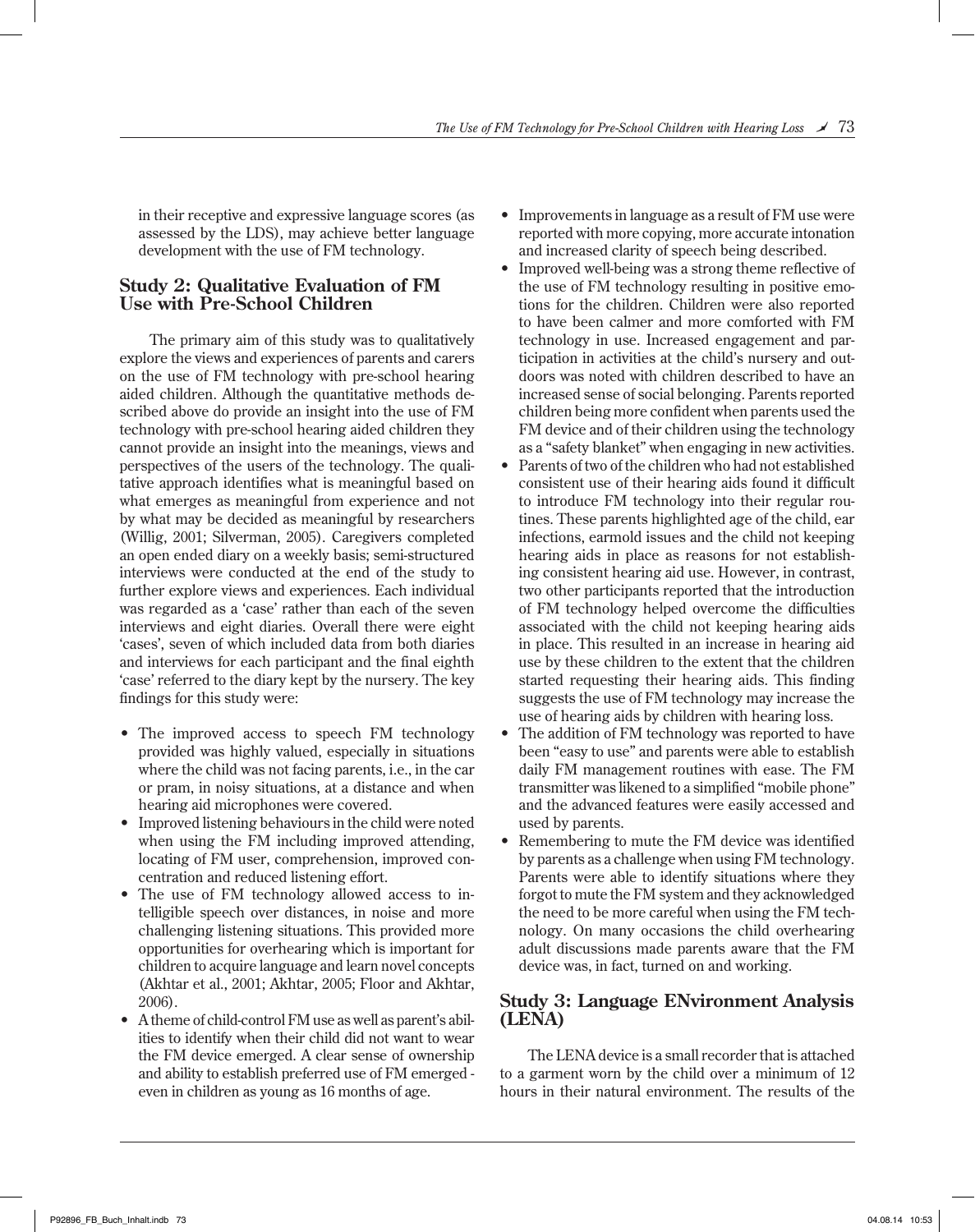recording are transferred to a computer with LENA software to analyse the child's language environment. The analysis includes detailed report counts on the number of adult words (AWC) spoken in the vicinity of the child; the number of conversational turns (CT) taken by the child with another child or adult; and the number of the child's personal vocalisations (CV) during the 12 hour recording. Furthermore, the software provides detailed analysis on the acoustic environments the child was in during the entire recording period. The software defines five acoustic categories: 'meaningful', 'distant', 'silence and background', 'TV' and 'noise'. The primary aim of this study was to compare the language environment of pre-school hearing aided children in the home setting and in the outdoors setting, with and without FM technology use. The key findings from this study are highlighted below:

- When comparing the AWC's, CT's and CV's, with and without the use of FM technology, the unfortunate caveat was that the LENA system was not sensitive enough to fully detect potential FM benefits at a significant distance. All report counts (AWC, CV and CT) were generated using only the 'meaningful' category which referred to speech occurring within six feet of the child without any 'overlapping' noise or competing speech present. Speech that may have occurred at a distance of over six feet or with 'overlapping' noise was categorised in the 'distant' category and any potential FM benefit was not analysed by the LENA system.
- Approximately 20% of speech in children's language environment on a typical day was interpreted to be in the 'meaningful' category; whereas over 40% of speech was identified to be in the 'distant' category. These findings highlight the importance and increased need for FM use with pre-school hearing aided children. These findings also suggests participants in this study could have benefited from further use of the FM technology on a daily basis.
- Even with the limitations, the comparison of report counts for the different settings resulted in a significant difference in CT counts for the outdoor setting. This finding suggests that although no differences were detected in the 'meaningful' category for other report counts and in other situations, the benefits of FM use for this particular setting and report count were picked up within the 'meaningful' category. This may be a result of increased conversations in the car and pram settings where the child is within six feet

of the parent. Although 'overlapping' noise may be expected in these settings, the noise may have been at a minimum.

- Children with hearing loss in this study had language exposure that was near the 50th percentile or better when compared to their hearing peers. This finding was contrary to the suggestions of previous literature where it was expected that children with hearing loss may have less exposure to language. However it needs to be noted that because distant speech was not included in the LENA counts, this may have a bearing on comparing results from the previous literature.
- The language exposure percentiles are the only report count where all four participants' percentiles were below the median 50th percentile for CTs in the outdoors recording condition without FM use. In comparison, with FM use, three participants' CT counts ranged from the 59th to 68th percentile. Although one participant's CTs were below median at the  $36<sup>th</sup>$  percentile, this child showed an increase in CTs in the 'with FM' condition compared to the 'without FM' condition (22<sup>nd</sup> percentile). This further highlights the potential benefits of FM use in the outdoors setting to facilitate conversations with hearing aided children. As a result of FM use, their CT environment in outdoor conditions could increase to the percentile levels of their hearing peers.

#### **Discussion**

 There has been little exploration of FM technology use with early identified children with hearing-impairment. Three previous studies that explored FM use with pre-school children did not report data on daily usage of FM technology (Moeller et al., 1996; Brackett, 1992; Gabbard et al., 2003; Statham and Cooper, 2009). Moeller et al., (1996) required parents to complete daily use logs, which documented device function and hours of amplification use (FM use, HA use and no amplification periods). This study was unique in that it examined daily usage of FM technology, capturing not only data related to the duration and frequency of FM use, but also the varied and complex listening situations of young children. The detail with which usage data has been captured, including the number of days FM is used, how long FM is used, where FM is used and whether parents felt FM was useful in that situation has previously not been reported.

While the value of early access to well-fitted and evidence-based amplification parameters has been established, both in relation to hearing aids (Yoshinago-Itano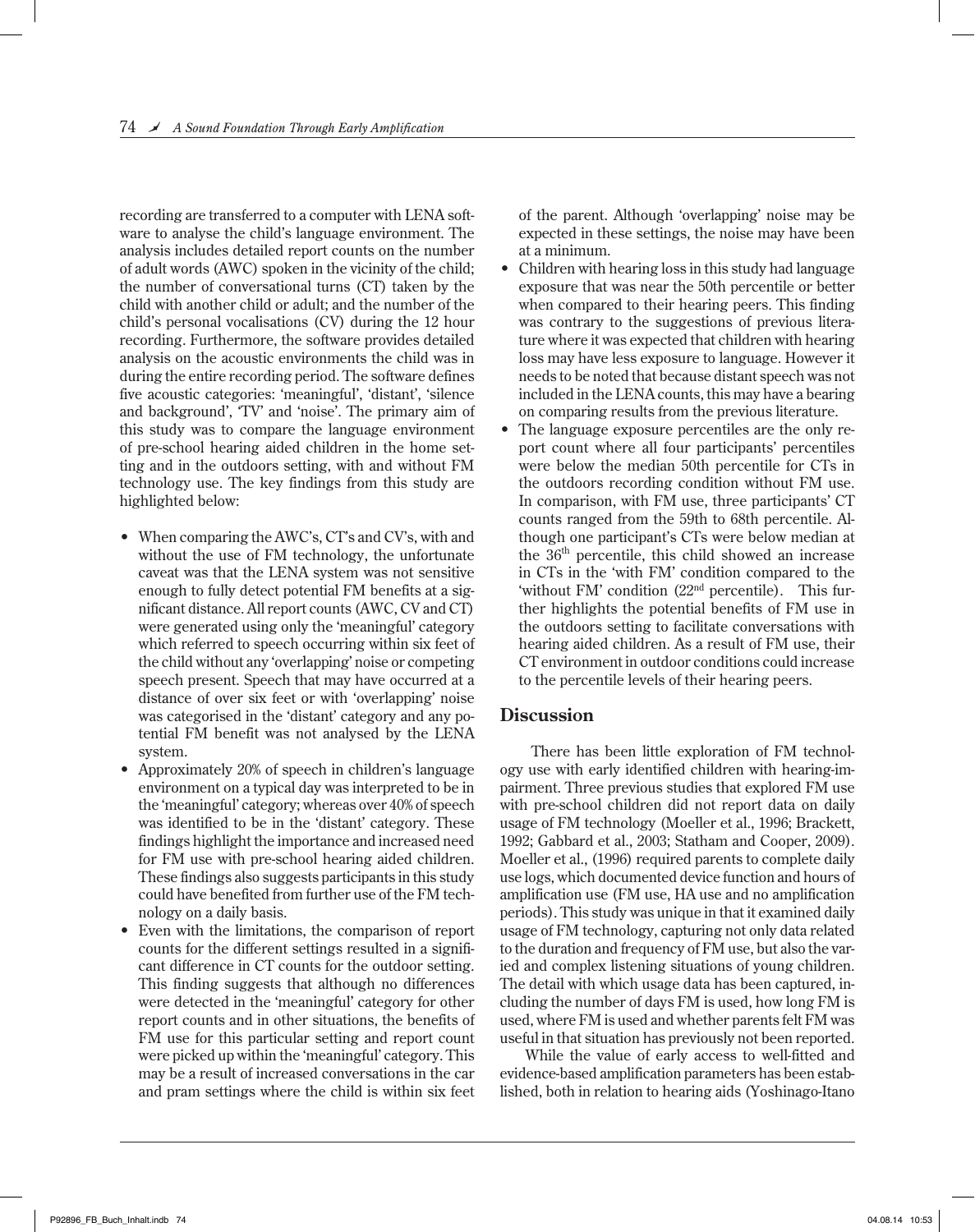et al., 1998; Moeller, 2000) and cochlear implants (Sharma et al., 2002), there is little understanding of 'early' in the use of FM technology. Logically, it can be argued that once a child reaches the developmental phase of crawling, close microphone distance is potentially lost. Given the importance of access to speech in the first years of life (Moeller et al. 2009; Cole and Flexer, 2011), any distance between the speaker and the microphone will degrade the quality of the signal. Integrated FM technology, which overcomes the ergonomic restraints of traditional FM systems, both in respect of body-worn and shoe-based FM technology, potentially offers significant benefits. It is unclear at what developmental point it is most appropriate to introduce FM technology from the perspective of children and their families. Findings from the present studies identify the fact that families of children as young as 15 months are able to include FM technology in their child's daily routines. Future studies might benefit from including a more representative sample of the pediatric hearing impaired population to help understand and define 'early' in the use of FM amplification.

All seven study families reported very few hours of use where they felt the FM device was not helpful. Although a high percentage of benefit with FM use was reported by parents (97%), this finding is more indicative of parents being able to recognise where they would prefer to use the FM system and where they were finding most FM benefit. Once this was established for these parents in their daily routines, they were able to make regular use of the FM, resulting in highly positive feedback to the authors. It would be counter intuitive for parents to carry on using the FM in settings where they felt minimal or no benefit was being achieved. As a result, the feedback in the daily diaries for "no benefit" and "not sure of benefit" was indeed minimal compared to the overall device use.

The two participants who did not establish consistent use of the FM technology with their children did not identify any situation where they felt the FM was not beneficial. Although they noted in their diaries when they felt they were not sure of benefit, the majority of their recorded FM use was logged as "beneficial." These results appear counter intuitive because these two participants reported the use of the FM device beneficial, yet their recorded use of the FM technology was low. Both sets of parents indicated that they felt their child's age was a barrier to the use of FM. One mother explained that because her child was pre-verbal, the benefits of the FM were limited; apparently she was unable to establish a conversation with her child. This is an important point

and suggests the value and importance of contingent language was not fully understood by the mother. Although it is natural for a mother instigating a conversation with an 11-month old child to expect some reaction, it is unclear whether this specific mother was sensitive to her young child's non-verbal responses. This is an important area that could be a focus of parental guidance by the professionals working with the family. The second set of parents also mentioned age as a barrier to hearing aid and FM use. Both sets of parents explained that ear molds not fitting properly, ear infections and the child not keeping the hearing aids in place, resulted in inconsistent use of the hearing aids, thereby limiting the opportunities for FM use.

To conclude, research on the use of FM technology with pre-school hearing aided children is both timely and topical. The current research has provided a unique contribution to the existing literature and research base and provides a basis upon which further research in this area can be taken forward. It is anticipated that this work, together with future research, can lead to the provision of FM technology to pre-school children with hearing loss as a standard part of early intervention programs.

#### **Acknowledgement**

This research was supported by a grant from the Economics and Social Research Council.

#### **References**

- Akhtar, N. (2005). The robustness of learning through overhearing. *Developmental Science,* 8(2), 199-209.
- Akhtar, N., Jipson, J., & Callanan, M. A. (2001). Learning words through overhearing. C*hild Development, 72*(2), 416-430.
- Bess, F. H., Chase, P. A., Gravel, J. S. et al. (1996). Amplification for Infants and Children with Hearing Loss. *American Journal of Audiology,* 5(1), 53-60.
- Brackett, D. (Ed.). (1992). Effects of early FM use on speech perception. In M. Ross (Ed.) *FM auditory training systems: Characteristics, Selection and Use.* Timomium, MD: York Press.
- Bradley, J. S., & Sato, H. (2008). The intelligibility of speech in elementary school classrooms. Journal of the *Acoustical Society of America,* 123(4), 2078-2086.
- Cole, E. B., & Flexer, C. (2011). *Children with Hearing Loss Developing Listening and Talking.* San Diego: Plural Publishing.